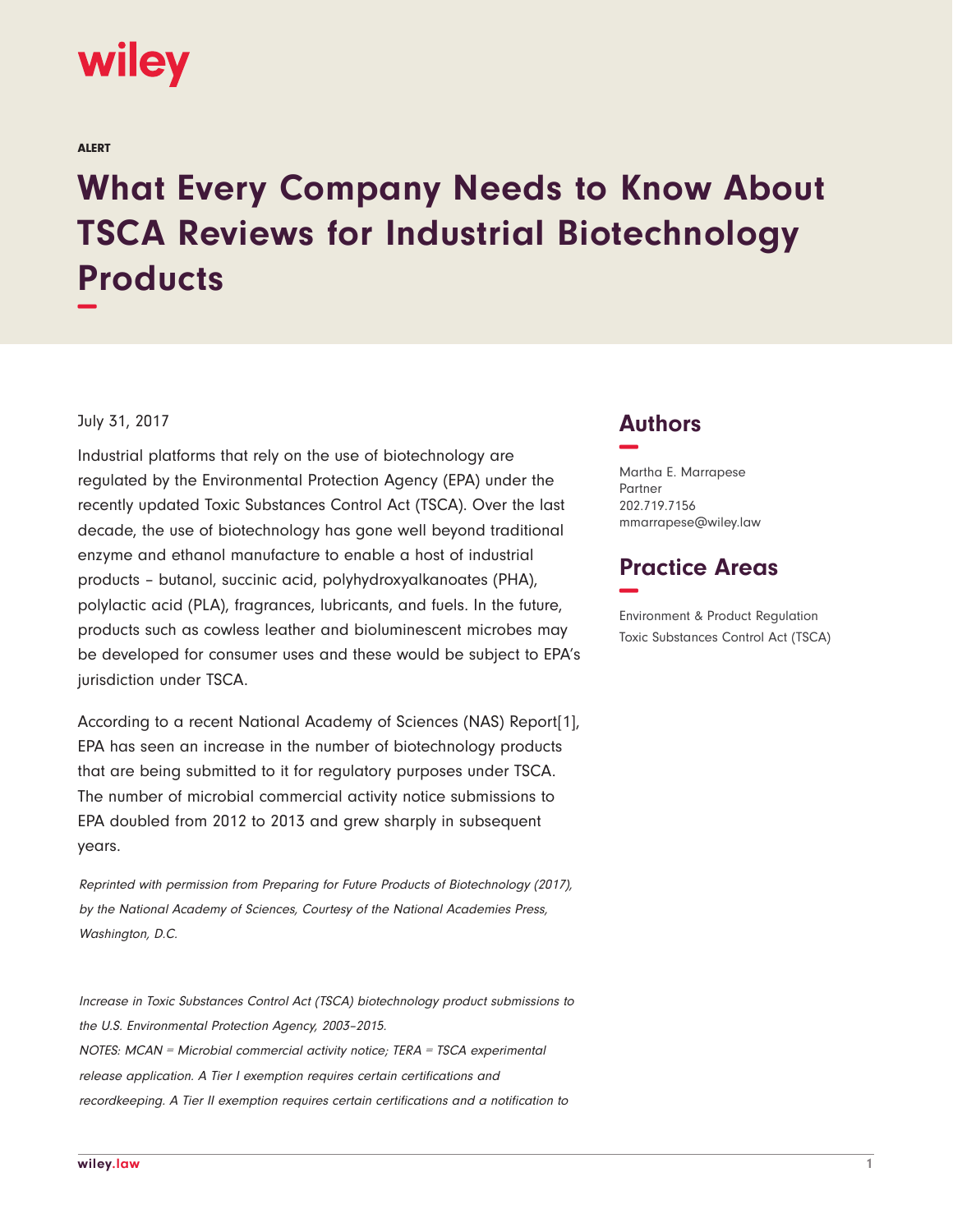EPA and EPA review of specific physical containment and control technologies. SOURCE: EPA (2015).

EPA has identified that increasingly the newer submissions are from "companies that have had little or no experience with new substance review under TSCA" (EPA, 2015). Many companies with limited regulatory experience are working on biotechnology-product development. Companies with products that have not yet entered the regulatory system need to know that the federal regulatory system is use-specific and sciencebased. Developers of these products should identify their market and the regulatory pathway that comes with it early in the development process.

To begin to understand regulatory obligations under TSCA, companies should know that both the microorganisms that are used for production and the chemicals they produce are regulated. This is due to the way that EPA interprets the definition of the term "chemical substance" to include the microorganisms used in these processes.

The way EPA regulates chemical substances is based on their formal chemical identity and their status as "new", "existing", or exempt from listing on the TSCA Chemical Substances Inventory (TSCA Inventory). Section 5 of TSCA requires premanufacture notification (PMN) submissions from manufacturers and importers of microorganisms that are considered by the agency to be "new" chemical substances.[2] By statute, EPA has up to 90 days to review PMNs and MCANs but changes that Congress made to the law in 2016 now make it a requirement to have formal EPA approval in writing before a company can commercialize. The need to document these decisions, combined with increased rigor with which EPA is conducting these reviews, causes substantial delays. The agency continues to struggle with its backlog. As a means of discharging its obligations to regulate conditions of use, EPA is imposing more consent orders to regulate chemicals than ever before in the 40-year history of the TSCA program. As a result, all companies – even the most sophisticated – that engage with the TSCA program should re-evaluate their regulatory strategy.

The concepts of containment and inactivation are closely associated with EPA's regulatory approach under TSCA. When containment and inactivation are designed into the manufacturing process it makes for more predictable regulatory outcomes. In contrast, a microorganism designed for release into the environment presents more complex regulatory challenges. Few microbes engineered for open release into the environment have been approved under TSCA although this area may be gaining momentum. Efforts have been under way for many years to genetically engineer microbes for bioremediation (Cases and de Lorenzo, 2005) and as environmental biosensors (Xu et al., 2013). Biomining and oil extraction are emerging application areas as are polymers and other chemicals that may be produced by plants for industrial use. Farther off on the horizon, EPA may see genomically recoded organisms (GROs) that are engineered to allow for tightly controlled release applications (with so-called "kill switches"). Given their increasing distance from the parental species and genus, the agency is more likely to encounter GROs initially as contained products.

#### **What Kind of Information Does EPA Need in a TSCA Submission?**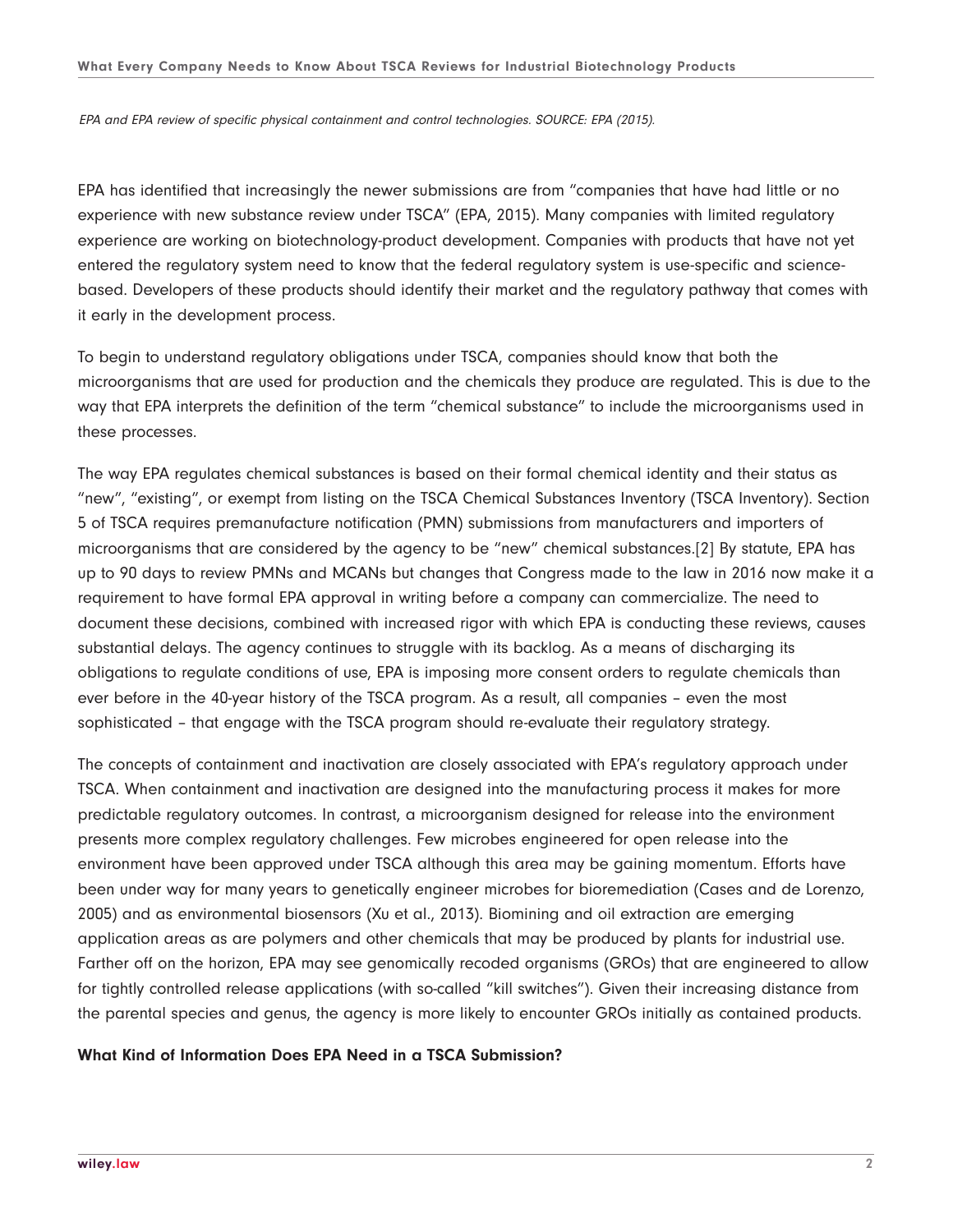New chemical submissions for microorganisms are called Microbial Commercial Activity Notices (MCANs). A microorganism is new for purposes of TSCA if it includes a deliberate combination of genetic material that was first identified in a microorganism of a different taxonomic genus.[3] Therefore, only "intergeneric" strains require EPA review. Microorganisms that are not "intergeneric" are automatically included on the Inventory.[4] In addition, even in the case of an intergeneric strain, if the only introduced genetic material is wellcharacterized, non-coding regulatory regions from another genus, EPA review is not required.[5] Under TSCA, the term "microorganism" includes yeast, microalgae, bacteria and various other microorganisms, but does not include, for example, macroalgae, other plants, or cell cultures of insect, fish, or mammalian cells.[6] The information required for an MCAN includes:

- Submitter identification;
- Microorganism identity information, including a description of the recipient and new microorganisms, genetic construction, and phenotypic and ecological characteristics;
- Byproducts of manufacture, processing, use, and disposal of the new microorganism;
- Total production volume;
- Use information;
- Description of worker exposures and environmental releases; and
- Existing health and environmental effects data.

The MCAN must include a significant level of detail on identity, and the source of the parental strain should be carefully documented. A discussion on taxonomic designation should be careful to note and explain any changes in taxonomy from the published literature that could change the risk assessment. These changes in taxonomic designations happen with some frequency in the case of microalgae as science advances. Information on phenotype and genotype should identify ways in which the new microorganism can be accurately and unambiguously identified. In addition, to address EPA's mandate to evaluate conditions of use, the submission should explain the known use or uses of the strain and offer a rationale for why other uses are not reasonably anticipated from a technical or commercial basis.

EPA's regulations do not require that companies generate kill curve and inactivation data upfront, but providing this information in advance with the submission are advisable because the agency typically asks for this documentation during the review period. EPA will want to see a progression of data points for the time and temperature needed to inactivate the strain, as well as a resuscitation step. Risk assessment information can be provided in a robust discussion of the literature on the parental strain, together with an analysis of the effects, if any, of the modification on behavior. Manufacture and process descriptions should carefully address any release points in the process and potential exposure to susceptible subpopulations.

As for the products that are the result of these production systems, drop in replacements can have the same chemical identity as their synthetic counterparts if the chemical identity is well-defined such as ethanol, ethylene, acetate, and butanediol. On the other hand, EPA considers certain biologically-sourced chemistries such as fatty acids and polymers to be new chemical substances subject to new chemical review. In addition,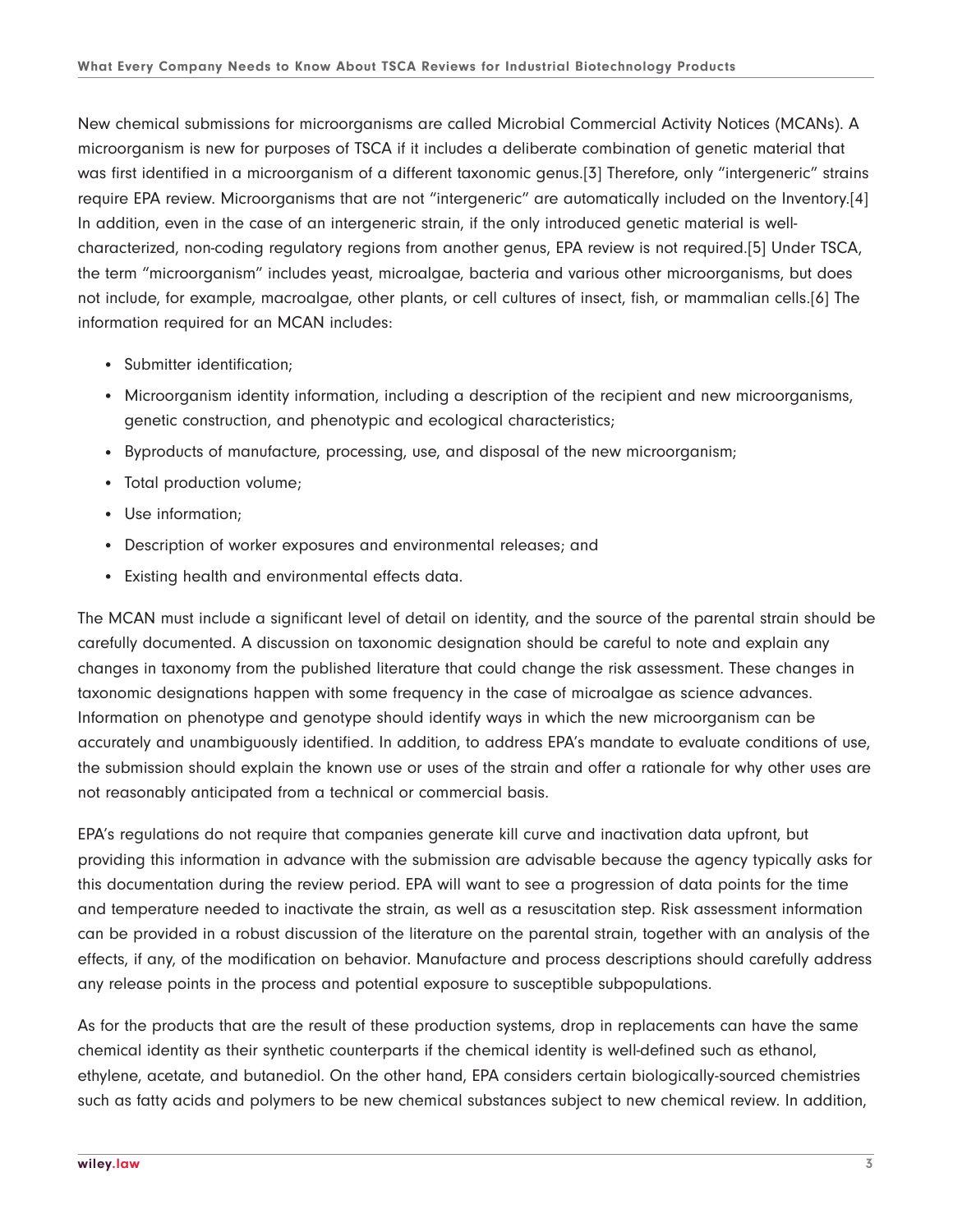when the inactivated biomass is used in TSCA-regulated applications such as fertilizers or polymer fillers these products fall under the purview of TSCA regulation. TSCA includes an exemption for the use of spent byproducts as a fuel.

#### **Regulatory Outcomes**

EPA has the authority under section 5 of TSCA to clear the planned use of an intergeneric strain without imposing regulatory controls. In addition, section 5 allows the agency to negotiate a consent order with the MCAN submitter to limit the planned use of the strain and impose operating conditions. The conditions EPA may choose to regulate include workplace protection, testing, waste disposal, and restrictions on releases to water from the facility. Typically, a consent order is followed by a proposal to impose a significant new use rule (SNUR) that includes the same restrictions to provide a level playing field for other manufacturers and importers of the notified strain, since a consent order only binds the company that negotiates and signs the order with EPA. The MCAN is also the proper form for notifying EPA of significant new uses for microorganisms subject to a SNUR.[7] Such microorganisms may or may not be intergeneric.[8]

#### **Do I Need to Do Anything Else After EPA Finishes Reviewing My MCAN?**

As with any new chemical substance reviewed by EPA, submitting an MCAN does not place the reported microorganism on the TSCA Inventory. The MCAN strain or strains will be added to the TSCA Inventory once EPA receives a valid Notice of Commencement of Manufacture or Import (NOC) from the submitter. Until then, the MCAN strain remains a new chemical substance.

NOCs need to be submitted electronically to EPA within 30 days of first non-exempt commercial manufacture or import, and must include (1) the specific chemical identity of the microorganism; (2) the MCAN number; and (3) the date when the substance was first manufactured or imported by the MCAN submitter for a nonexempt commercial purpose.[9] Your confidential business information (CBI) claims need to be reasserted and substantiated when you file the NOC. Under section 14 of TSCA, EPA must, with limited exceptions, review all substantiations for CBI claims for confidential chemical identity in every case, and such claims are only good for a period of 10 years, subject to renewal. The agency must review 25% of all other CBI claims. A discussion of the causal relationship between the disclosure of the information and competitive harm needs to be provided for the CBI claim to be upheld. The agency will notify Submitters if the information is adequate or deficient, and companies may challenge a deficiency determination by filing a request for restraining action in U.S. District Court. Companies need to take this step very seriously because the agency is not obligated to provide an opportunity to cure the deficiency outside of the formal appeals process.

#### **Exemptions**

The standard TSCA exemptions to having to make a new chemical submission apply in these cases, such as when the use of the intergeneric strain is not regulated by TSCA (e.g., pesticides, foods, drugs, and cosmetics).[10] A Test Marketing Exemption (TME) or a TSCA Experimental Release Application (TERA) may be available to conduct research and development under circumstances where the new strain is not contained.[11] In addition, there are exemptions for certain lower risk activities. The "Tier I" exemption permits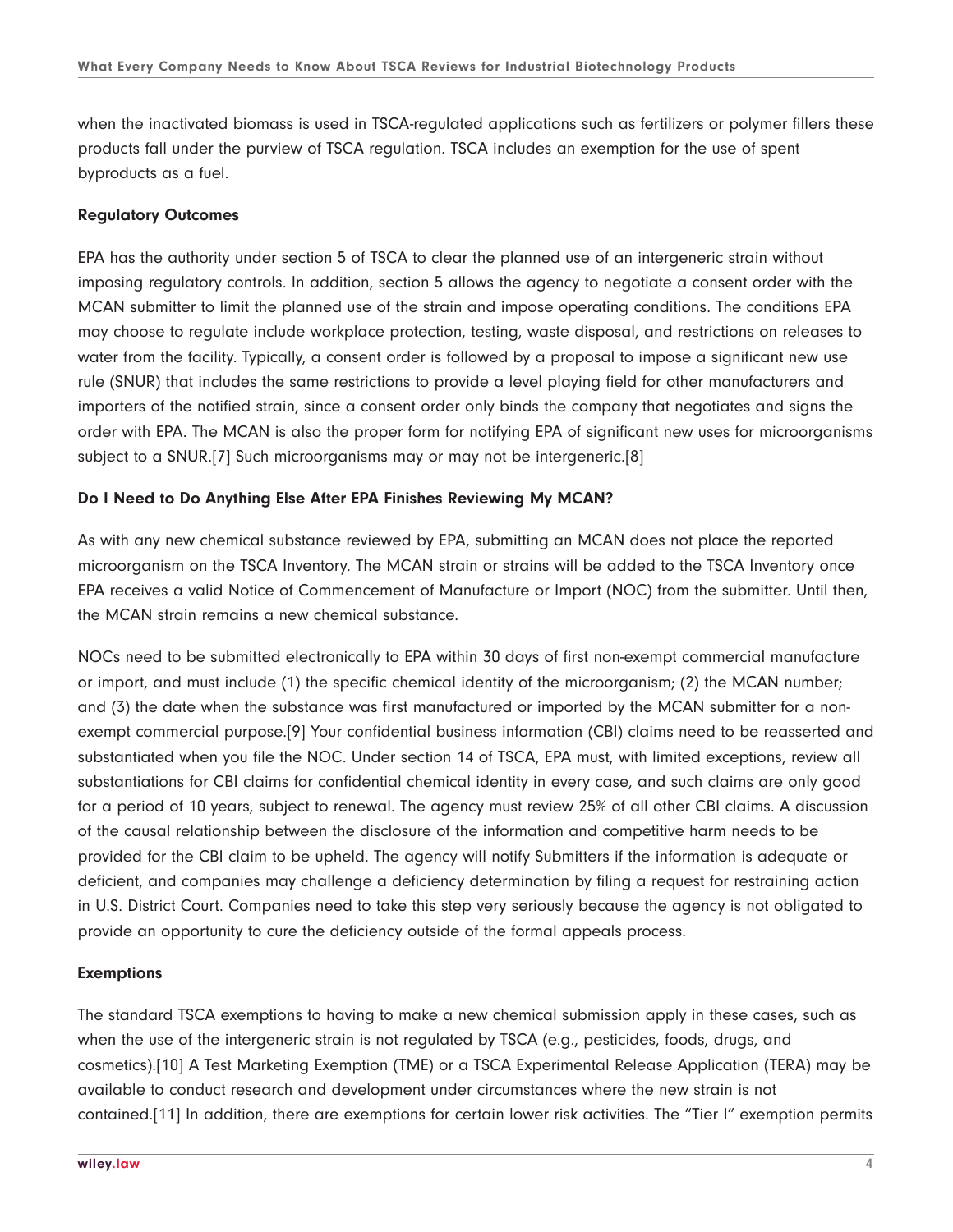manufacture or import without EPA review for a group of ten "well-characterized" strains listed in the regulations. In that case, a certification is submitted to EPA ten days before commencing manufacture or import.[12] If all conditions of the Tier I exemption are met except the specified containment and control procedures, a "Tier II" exemption notice can be filed to request approval for the alternative procedures. [13] The notice is subject to a 45-day review period. Manufacture or importation may not proceed until EPA approves the exemption when the Tier II exemption is invoked.[14]

#### **TSCA During Research and Scale Up**

TSCA requires that R&D conducted by a company that receives funds from a Federal agency requires compliance with National Institutes of Health (NIH) "Guidelines for Research Involving Recombinant DNA Molecules". [15] Other R&D needs to be conducted in a structure, in a contained manner that meets EPA requirements found at 40 C.F.R. §§ 725.234 and 725.235. These rules require that a technically qualified individual (TQI) be designated at the site who is qualified to assess and certify that the equipment at the facility can contain the R&D strain(s). The concept of containment in these rules does not mean complete containment. The control equipment must restrict the release of the R&D strain(s) into the environment. If EPA's rules in this area are followed no up-front notification to EPA is required for the research activity.

When environmental releases are planned or anticipated, a TERA submission is an option to consider instead of an MCAN. This is an abbreviated submission and the EPA review period is 60 days. EPA can issue a program TERA for more than one intergeneric R&D strain. The requirements and scope of the program TERA need to be negotiated on a case-by-case basis; general guidelines have not been developed. However, a programmatic approach seems ideally suited for outdoor microalgae research facilities when more than one strain is under evaluation. In 2013, EPA approved a TERA for Sapphire Energy, Inc. to test five different intergeneric strains of the photosynthetic green algae Scenedesmus dimorphus in open ponds. The field testing called for the company to evaluate the translatability of the genetically modified strains from the laboratory to an outdoor setting and characterize the potential ecological impact (dispersion and invasion) of the genetically-modified microalgae. The research findings from this effort were published in the May 2017 edition of the journal Algal Research.

#### **Conclusions**

Under TSCA, the date that first import for a non-exempt commercial purpose may legally occur is the first day after the EPA review period ends or any day thereafter.[16] That date does not have to be a moving target for companies that know what to expect and have a strategic approach mapped out in advance. Once a substance is listed on the TSCA Inventory, any person may legally manufacture or import the microorganism under TSCA for a non-exempt commercial purpose. However, genetic construct information is entitled to confidential protection in these submissions and it determines what EPA considers to be the identity of the listed strain. As a result, it is difficult to avoid an MCAN submission by relying on an existing listing for an intergeneric strain on the TSCA Inventory unless a company has sufficient knowledge of the specific technology. Certain modifications to a strain that is the subject of a prior MCAN may not make the strain new, but EPA's agreement may be needed to support these determinations to eliminate any questions and ensure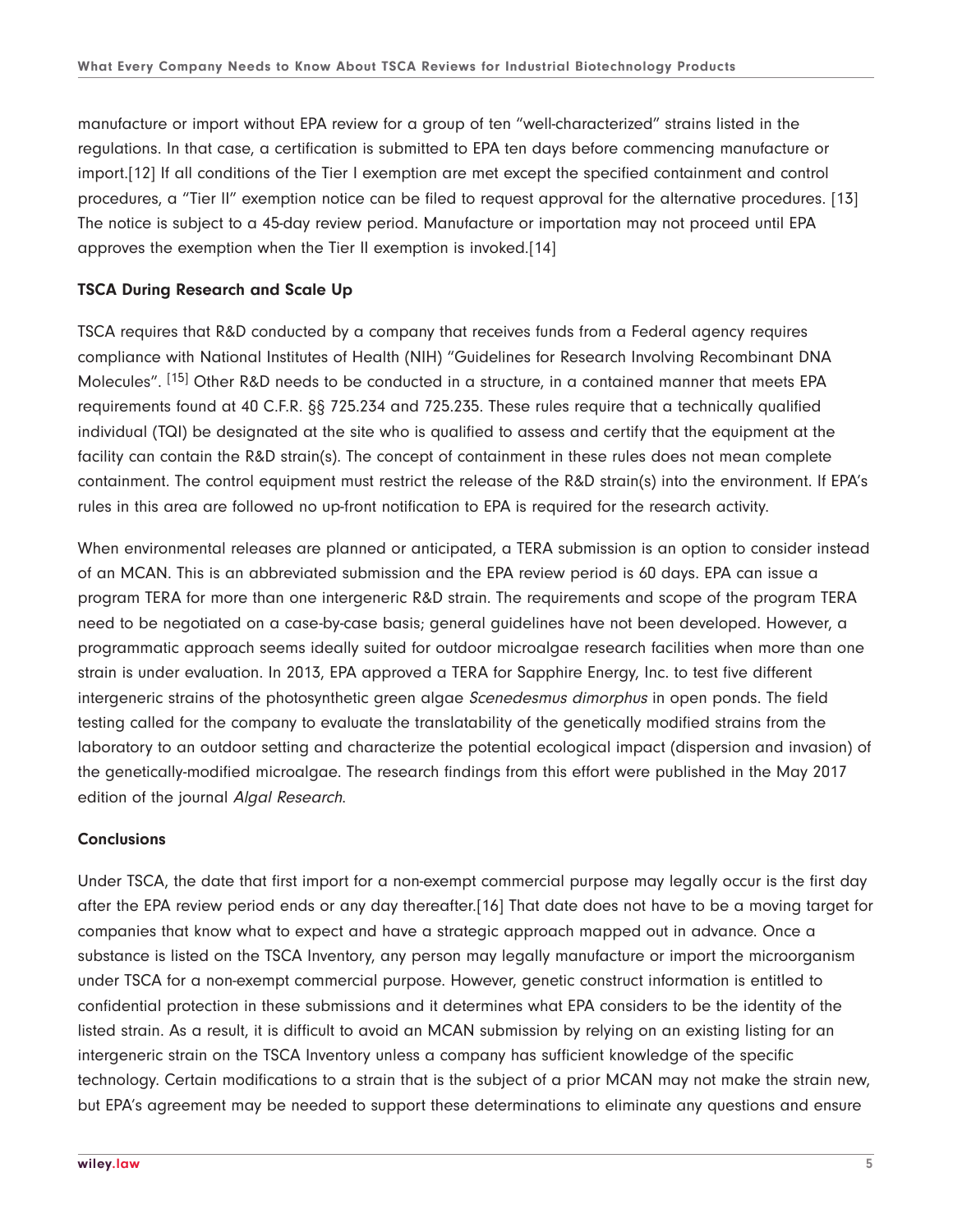a good compliance position.

The NAS Report mentioned earlier has three key findings that are particularly relevant to EPA submissions under TSCA. First, it concluded that the endpoints of a risk assessment for future biotechnology products are not new compared with those that have been identified for existing biotechnology products, but have the potential to be more complex, more ambiguous, and less well characterized. Second, the NAS noted the need for companies to have a clear understanding of the system and principles by which the products of biotechnology processes are regulated, and this includes the removal of certain regulatory barriers to expanding sustainable products. For example, streamlining the TSCA process for drop in replacement chemistry would be a step in this direction. Third, the NAS Report calls for a single point of entry approach, by establishing a government clearinghouse function to help point companies toward the appropriate regulatory pathway, be it EPA or another federal agency. This function appears a long way off, and the trade-off could be more regulation than what is needed in some cases. There is no single regulatory pathway right now to facilitate the marketing of commodity chemical substances in the United States. This is by design. Each regulatory agency has a particularly deep understanding of the technology associated with the uses under its jurisdiction. Overall, the outlook for the growth of this sector in the NAS Report is positive and underscores the importance of understanding EPA's role in regulating the bioeconomy under TSCA.

[1] Preparing for Future Products of Biotechnology, NAS 2017 https://nas-sites.org/biotech/.

[2] 62 Fed. Reg. 17,909 (Apr. 11, 1997) (codified at 40 C.F.R. Part 725).

\_\_\_\_\_\_\_\_\_\_\_\_\_\_\_\_\_\_\_\_\_\_\_\_\_\_\_\_\_\_\_\_\_\_\_\_\_\_\_\_\_\_\_\_\_\_\_\_\_\_\_\_\_\_\_\_\_\_\_\_\_

[3] 40 C.F.R. § 725.3.

[4] 40 C.F.R. § 725.8(b).

[5] 40 C.F.R. § 725.3.

[6] See 40 C.F.R. § 725.3.

[8] Burkholderia Cepacia Complex; Significant New Use Rule, 68 Fed. Reg. 35,315 (June 13, 2003) (codified at 40 C.F.R. § 721.1075) (for Burkholderia cepacia complex (Bcc), a group of naturally occurring microorganisms, for use other than research and development (R&D) in the degradation of chemicals via injection into subsurface groundwater).

[9] In addition, if the substance's chemical identity was claimed as CBI, and the submitter wishes to maintain confidentiality after non-exempt manufacture or import has commenced, the CBI claim must be reasserted and re-substantiated at the time of filing the NOC in accordance with 40 C.F.R. § 725.85(b).

<sup>[7] 40</sup> C.F.R. § 725.900(b).